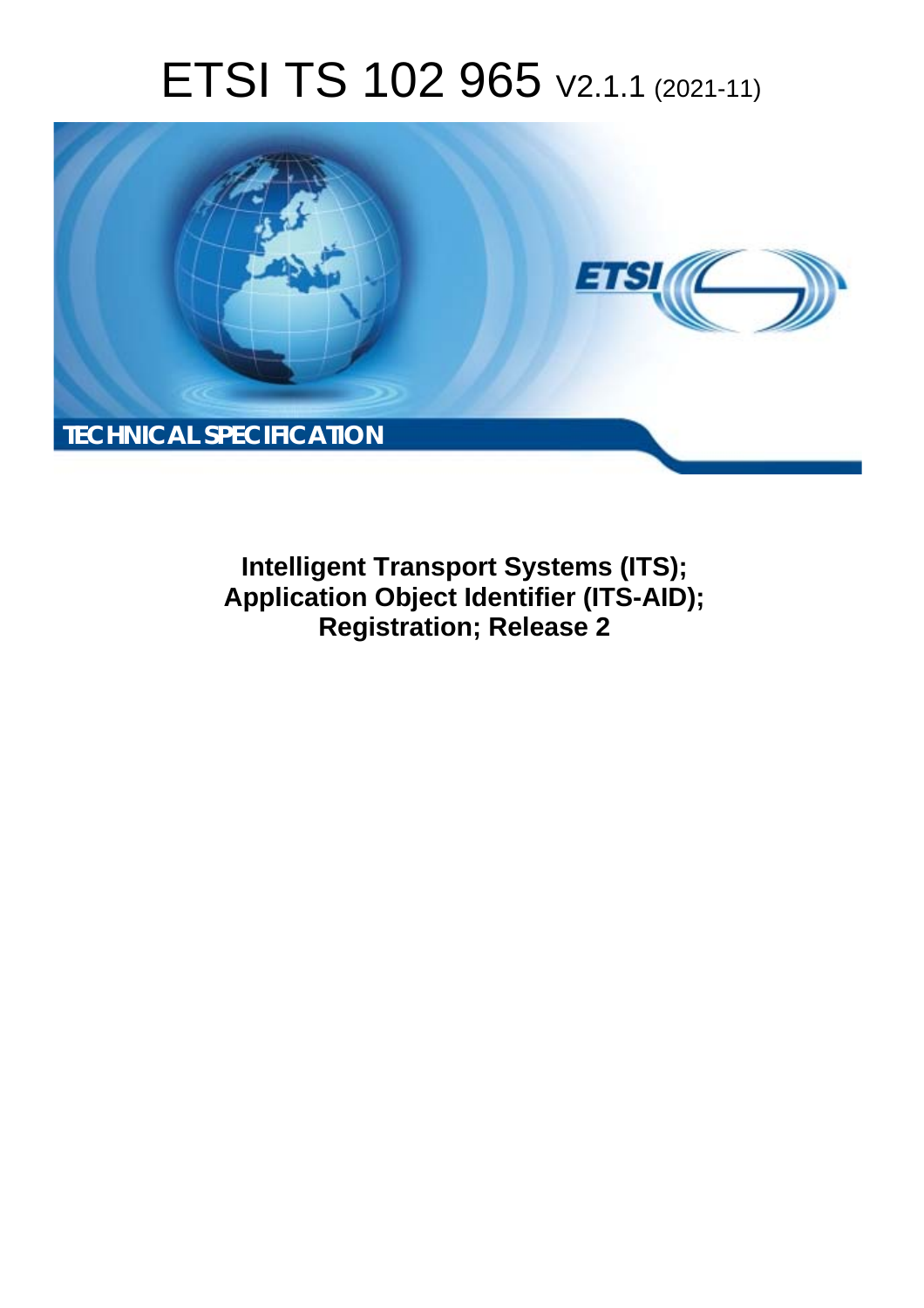Reference RTS/ITS-219

Keywords

ITS, registration, service

#### *ETSI*

650 Route des Lucioles F-06921 Sophia Antipolis Cedex - FRANCE

Tel.: +33 4 92 94 42 00 Fax: +33 4 93 65 47 16

Siret N° 348 623 562 00017 - APE 7112B Association à but non lucratif enregistrée à la Sous-Préfecture de Grasse (06) N° w061004871

#### *Important notice*

The present document can be downloaded from: <http://www.etsi.org/standards-search>

The present document may be made available in electronic versions and/or in print. The content of any electronic and/or print versions of the present document shall not be modified without the prior written authorization of ETSI. In case of any existing or perceived difference in contents between such versions and/or in print, the prevailing version of an ETSI deliverable is the one made publicly available in PDF format at [www.etsi.org/deliver.](http://www.etsi.org/deliver)

Users of the present document should be aware that the document may be subject to revision or change of status. Information on the current status of this and other ETSI documents is available at <https://portal.etsi.org/TB/ETSIDeliverableStatus.aspx>

If you find errors in the present document, please send your comment to one of the following services: <https://portal.etsi.org/People/CommiteeSupportStaff.aspx>

#### *Notice of disclaimer & limitation of liability*

The information provided in the present deliverable is directed solely to professionals who have the appropriate degree of experience to understand and interpret its content in accordance with generally accepted engineering or other professional standard and applicable regulations.

No recommendation as to products and services or vendors is made or should be implied.

No representation or warranty is made that this deliverable is technically accurate or sufficient or conforms to any law and/or governmental rule and/or regulation and further, no representation or warranty is made of merchantability or fitness for any particular purpose or against infringement of intellectual property rights.

In no event shall ETSI be held liable for loss of profits or any other incidental or consequential damages.

Any software contained in this deliverable is provided "AS IS" with no warranties, express or implied, including but not limited to, the warranties of merchantability, fitness for a particular purpose and non-infringement of intellectual property rights and ETSI shall not be held liable in any event for any damages whatsoever (including, without limitation, damages for loss of profits, business interruption, loss of information, or any other pecuniary loss) arising out of or related to the use of or inability to use the software.

#### *Copyright Notification*

No part may be reproduced or utilized in any form or by any means, electronic or mechanical, including photocopying and microfilm except as authorized by written permission of ETSI. The content of the PDF version shall not be modified without the written authorization of ETSI.

The copyright and the foregoing restriction extend to reproduction in all media.

© ETSI 2021. All rights reserved.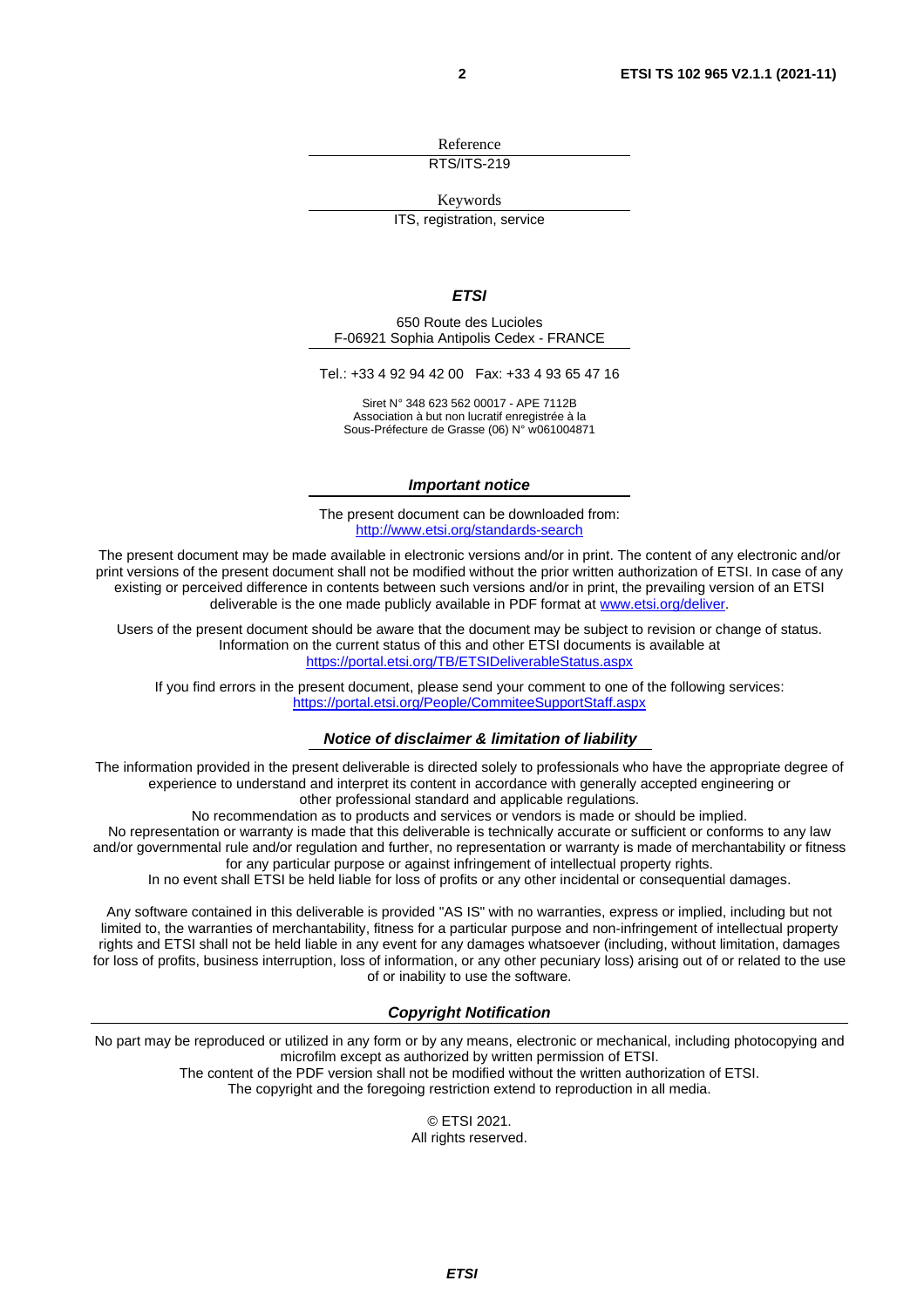# Contents

| $\mathbf{1}$                        |  |  |  |
|-------------------------------------|--|--|--|
| $2^{\circ}$<br>2.1<br>2.2           |  |  |  |
| $\mathfrak{Z}$<br>3.1<br>3.2<br>3.3 |  |  |  |
| $\overline{4}$                      |  |  |  |
| <b>Annex A (normative):</b>         |  |  |  |
|                                     |  |  |  |

 $\mathbf{3}$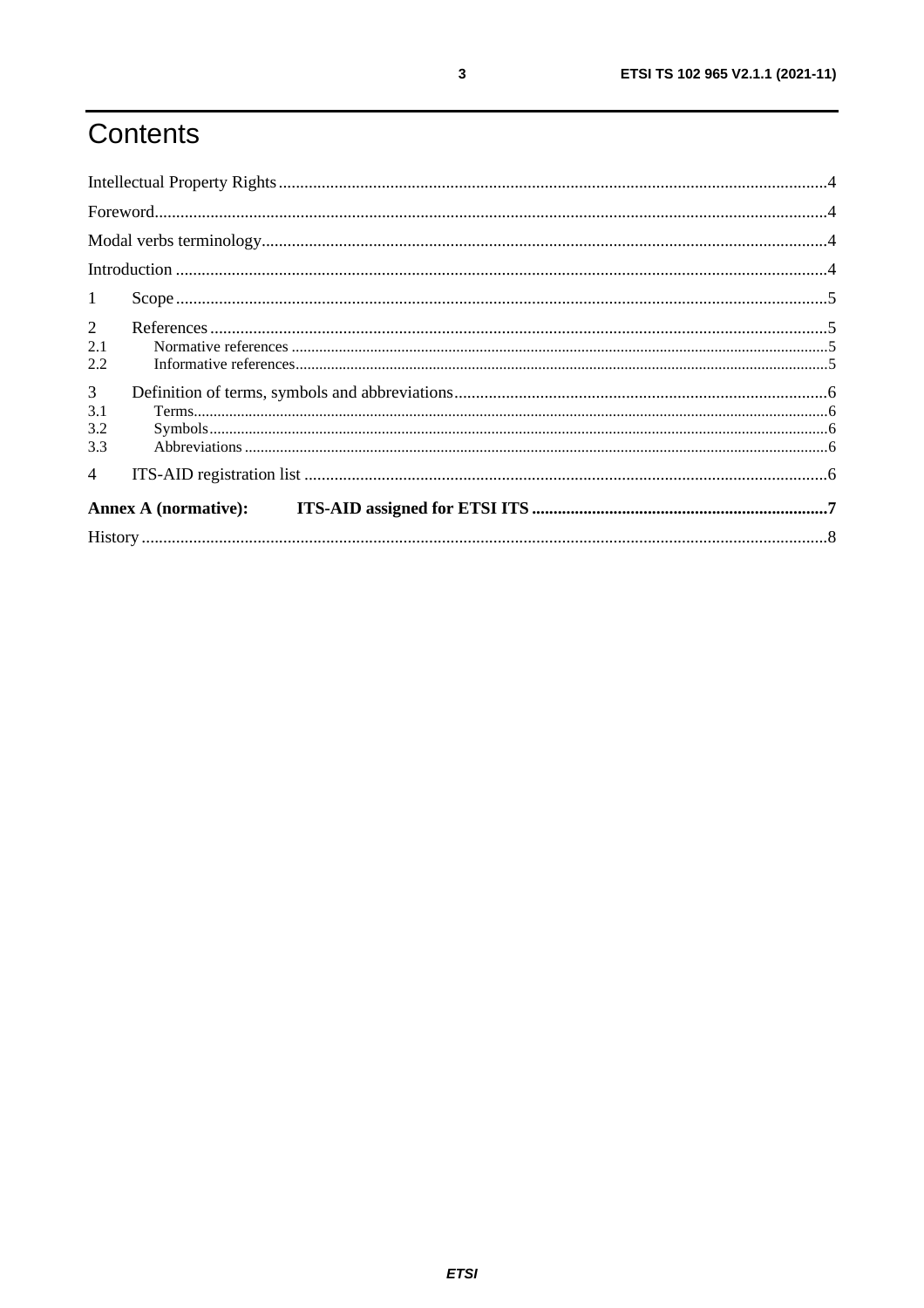# <span id="page-3-0"></span>Intellectual Property Rights

#### Essential patents

IPRs essential or potentially essential to normative deliverables may have been declared to ETSI. The declarations pertaining to these essential IPRs, if any, are publicly available for **ETSI members and non-members**, and can be found in ETSI SR 000 314: *"Intellectual Property Rights (IPRs); Essential, or potentially Essential, IPRs notified to ETSI in respect of ETSI standards"*, which is available from the ETSI Secretariat. Latest updates are available on the ETSI Web server [\(https://ipr.etsi.org/](https://ipr.etsi.org/)).

Pursuant to the ETSI Directives including the ETSI IPR Policy, no investigation regarding the essentiality of IPRs, including IPR searches, has been carried out by ETSI. No guarantee can be given as to the existence of other IPRs not referenced in ETSI SR 000 314 (or the updates on the ETSI Web server) which are, or may be, or may become, essential to the present document.

#### **Trademarks**

The present document may include trademarks and/or tradenames which are asserted and/or registered by their owners. ETSI claims no ownership of these except for any which are indicated as being the property of ETSI, and conveys no right to use or reproduce any trademark and/or tradename. Mention of those trademarks in the present document does not constitute an endorsement by ETSI of products, services or organizations associated with those trademarks.

**DECT™**, **PLUGTESTS™**, **UMTS™** and the ETSI logo are trademarks of ETSI registered for the benefit of its Members. **3GPP™** and **LTE™** are trademarks of ETSI registered for the benefit of its Members and of the 3GPP Organizational Partners. **oneM2M™** logo is a trademark of ETSI registered for the benefit of its Members and of the oneM2M Partners. **GSM**® and the GSM logo are trademarks registered and owned by the GSM Association.

### Foreword

This Technical Specification (TS) has been produced by ETSI Technical Committee Intelligent Transport Systems (ITS).

# Modal verbs terminology

In the present document "**shall**", "**shall not**", "**should**", "**should not**", "**may**", "**need not**", "**will**", "**will not**", "**can**" and "**cannot**" are to be interpreted as described in clause 3.2 of the [ETSI Drafting Rules](https://portal.etsi.org/Services/editHelp!/Howtostart/ETSIDraftingRules.aspx) (Verbal forms for the expression of provisions).

"**must**" and "**must not**" are **NOT** allowed in ETSI deliverables except when used in direct citation.

### Introduction

The present document is in support of global registration for ITS-AID values for purposes of ETSI TC ITS. The technical issue of globally unique identifiers and addresses, one of which is ITS-AID, is standardized in ISO 17419 [\[1](#page-4-0)].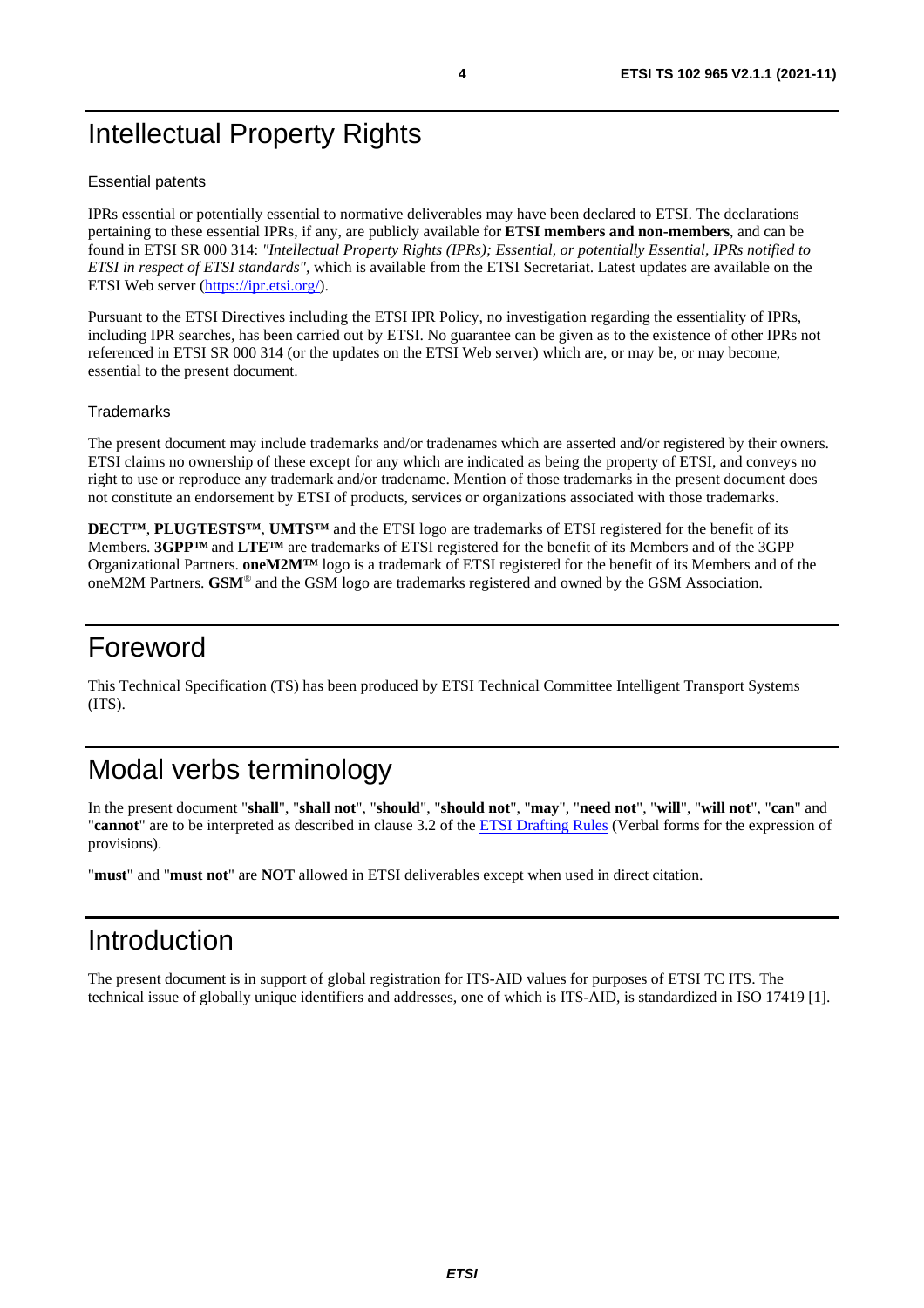### <span id="page-4-0"></span>1 Scope

The present document:

- provides a hyperlink to a template to request a new entry in the list;
- lists the assigned ITS-AID values for ETSI-ITS.

### 2 References

#### 2.1 Normative references

References are either specific (identified by date of publication and/or edition number or version number) or non-specific. For specific references, only the cited version applies. For non-specific references, the latest version of the referenced document (including any amendments) applies.

Referenced documents which are not found to be publicly available in the expected location might be found at <https://docbox.etsi.org/Reference>.

NOTE: While any hyperlinks included in this clause were valid at the time of publication ETSI cannot guarantee their long term validity.

The following referenced documents are necessary for the application of the present document.

[1] ISO 17419: "Intelligent transport systems -- Cooperative systems -- Globally unique identification".

### 2.2 Informative references

References are either specific (identified by date of publication and/or edition number or version number) or non-specific. For specific references, only the cited version applies. For non-specific references, the latest version of the referenced document (including any amendments) applies.

NOTE: While any hyperlinks included in this clause were valid at the time of publication ETSI cannot guarantee their long term validity.

The following referenced documents are not necessary for the application of the present document but they assist the user with regard to a particular subject area.

| [i.1] | Void.                                                                                                                                                                                                                                                              |
|-------|--------------------------------------------------------------------------------------------------------------------------------------------------------------------------------------------------------------------------------------------------------------------|
| [i.2] | ETSI EN 302 637-2: "Intelligent Transport Systems (ITS); Vehicular Communications; Basic Set<br>of Applications; Part 2: Specification of Cooperative Awareness Basic Service".                                                                                    |
| [i.3] | ETSI EN 302 637-3: "Intelligent Transport Systems (ITS); Vehicular Communications; Basic Set<br>of Applications; Part 3: Specifications of Decentralized Environmental Notification Basic<br>Service".                                                             |
| [i.4] | ETSI TS 103 301: "Intelligent Transport Systems (ITS); Vehicular Communications; Basic Set of<br>Applications; Facilities layer protocols and communication requirements for infrastructure<br>services".                                                          |
| [i.5] | ETSI EN 302 636-4-1: "Intelligent Transport Systems (ITS); Vehicular Communications;<br>GeoNetworking; Part 4: Geographical Addressing and Forwarding for Point-to-Point and Point-to-<br>Multipoint Communications; Sub-part 1: Media-Independent Functionality". |
| [i.6] | ETSI EN 302 890-1: "Intelligent Transport Systems (ITS); Facilities layer function; Part 1:<br>Services Announcement (SA) specification".                                                                                                                          |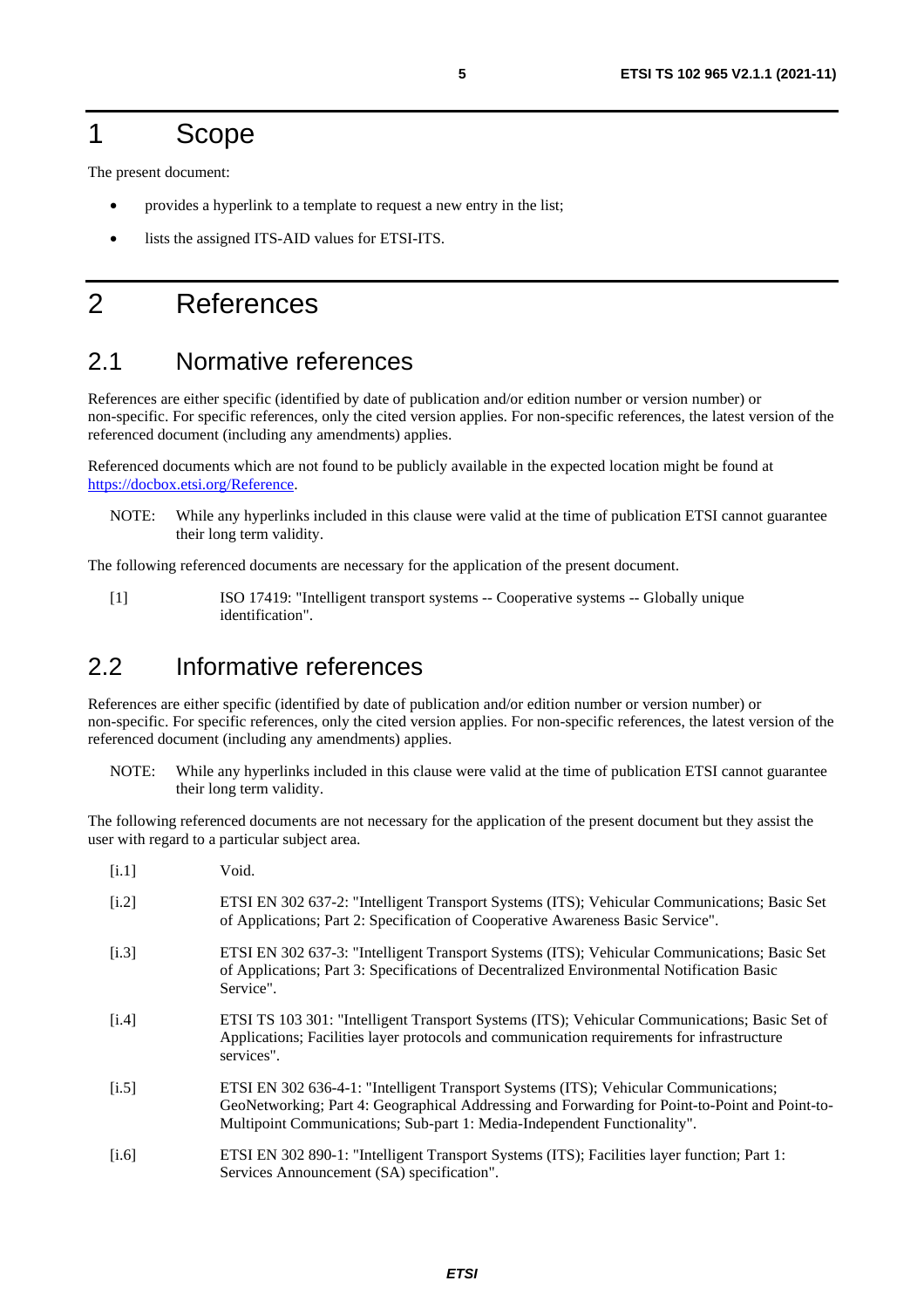| 11.71 | Let 51 15 102 941. Interngent Transport Systems (115), Security, Trust and Firvacy<br>Management".                                                                   |
|-------|----------------------------------------------------------------------------------------------------------------------------------------------------------------------|
| [i.8] | ETSI TS 103 300-3: "Intelligent Transport Systems (ITS); Vulnerable Road Users (VRU)<br>awareness; Part 3: Specification of VRU awareness basic service; Release 2". |
| [i.9] | ETSI TS 103 724: "Intelligent Transport Systems (ITS); Facilities layer function; Interference<br>Management Zone Message (IMZM); Release 2".                        |

<span id="page-5-0"></span> $[1.7]$  ETGI TS 102 041: "Intelligent Transport Systems (ITS); Security; Trust and Privacy

# 3 Definition of terms, symbols and abbreviations

### 3.1 Terms

For the purposes of the present document, the terms given in ISO 17419 [\[1](#page-4-0)] apply.

### 3.2 Symbols

Void.

### 3.3 Abbreviations

For the purposes of the present document, the abbreviations given in ISO 17419 [\[1](#page-4-0)] apply.

# 4 ITS-AID registration list

The assigned ITS-AID values for ETSI-ITS are provided in Annex A.

In order to request assignment of an ITS-AID the applicant shall use the template given in ISO 17419 [[1\]](#page-4-0).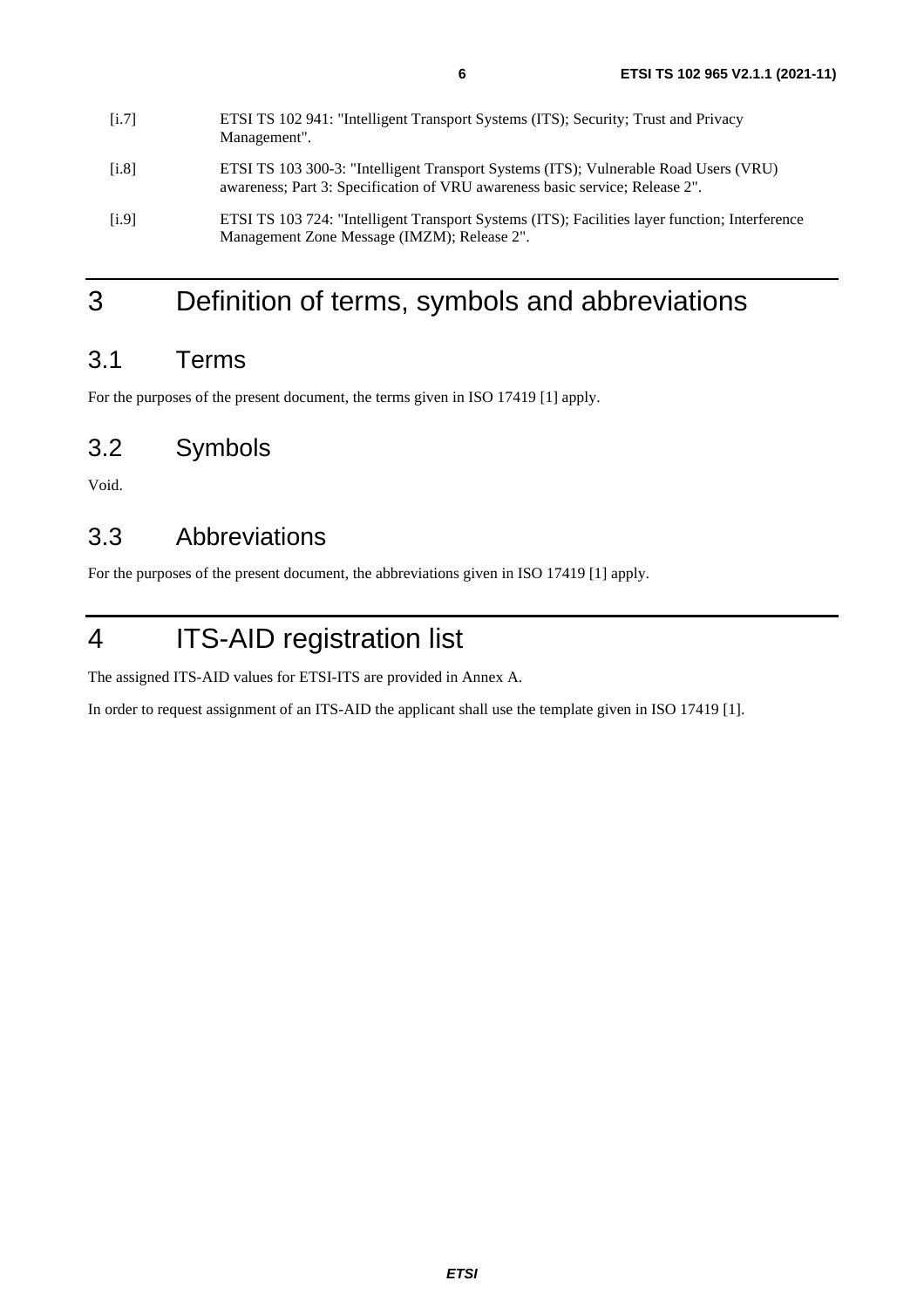# <span id="page-6-0"></span>Annex A (normative): ITS-AID assigned for ETSI ITS

ETSI Cooperative ITS shall use the assigned ITS-AIDs provided in Table A.1.

| Date of<br>application | <b>ITS-AID</b><br>value | Length in<br>octets | <b>ITS</b> application<br>name                             | <b>Type</b>                                         | <b>Notes</b>                                                                                   |
|------------------------|-------------------------|---------------------|------------------------------------------------------------|-----------------------------------------------------|------------------------------------------------------------------------------------------------|
| January 2015           | 36                      | 1                   | CA Basic service                                           | $\overline{ITS}$<br>application                     | CA basic service is specified in<br>ETSI EN 302 637-2 [i.2]                                    |
| January 2015           | $\overline{37}$         | $\mathbf{1}$        | <b>DEN Basic service</b>                                   | <b>ITS</b><br>application                           | DEN basic service is specified in<br>ETSI EN 302 637-3 [i.3]                                   |
| January 2015           | 137                     | $\overline{2}$      | <b>TLM</b> service                                         | <b>ITS</b><br>application<br>class                  | TLM service as specified in<br>ETSI TS 103 301 [i.4]                                           |
| January 2015           | 138                     | $\overline{2}$      | <b>RLT</b> service                                         | <b>ITS</b><br>application<br>class                  | RLT service as specified in<br>ETSI TS 103 301 [i.4]                                           |
| January 2015           | 139                     | $\overline{2}$      | <b>IVI</b> service                                         | <b>ITS</b><br>application<br>class                  | IVI service as specified in<br>ETSI TS 103 301 [i.4]                                           |
| February 2016          | 141                     | $\overline{2}$      | GeoNetworking<br>Management<br>Communications<br>(GN-MGMT) | $\overline{I}$<br>application                       | <b>GeoNetworking Management</b><br>Communications as specified in<br>ETSI EN 302 636-4-1 [i.5] |
| November 2017          | 540 801                 | $\overline{3}$      | SA service                                                 | $\overline{\text{ITS}}$<br>application              | SA service as specified in<br>ETSI EN 302 890-1 [i.6]                                          |
| March 2018             | 622                     | $\overline{2}$      | <b>CRL</b> service                                         | $\overline{\overline{\mathsf{ITS}}}$<br>application | CRL service as specified in ETSI<br>TS 102 941 [i.7]                                           |
| March 2018             | 623                     | $\overline{2}$      | Secured certificate<br>request service                     | $\overline{ITS}$<br>application                     | Secure certificate request service<br>as specified in ETSI<br>ETSI TS 102 941 [i.7]            |
| March 2018             | 624                     | $\overline{2}$      | <b>CTL</b> service                                         | <b>ITS</b><br>application                           | CTL service as specified in ETSI<br>TS 102 941 [i.7]                                           |
| <b>July 2018</b>       | 540 802                 | $\overline{3}$      | <b>GPC</b> service                                         | $\overline{\text{ITS}}$<br>application              | GPC service as specified in<br>ETSI TS 103 301 [i.4]                                           |
| January 2020           | 639                     | $\overline{2}$      | <b>CP</b> Service                                          | $\overline{\text{ITS}}$<br>application              | CP service                                                                                     |
| January 2020           | 638                     | $\overline{2}$      | <b>VRU Service</b>                                         | <b>ITS</b><br>application                           | VRU basic service is specified in<br>ETSI TS 103 300-3 [i.8]                                   |
| January 2020           | 140                     | $\overline{2}$      | <b>TLC Request</b><br>Service                              | <b>ITS</b><br>application                           | Infrastructure service is specified<br>in ETSI TS 103 301 [i.4]                                |
| January 2020           | 637                     | $\overline{2}$      | <b>TLC Status Service</b>                                  | $\overline{ITS}$<br>application                     | Infrastructure service is specified<br>in ETSI TS 103 301 [i.4]                                |
| October 2021           | 640                     | $\overline{2}$      | Interference<br>Management Zone<br>(IMZ) Service           | <b>ITS</b><br>application                           | IMZ basic service is specified in<br>ETSI TS 103 724 [i.9]                                     |

#### **Table A.1: ETSI ITS standardized ITS-AIDs**